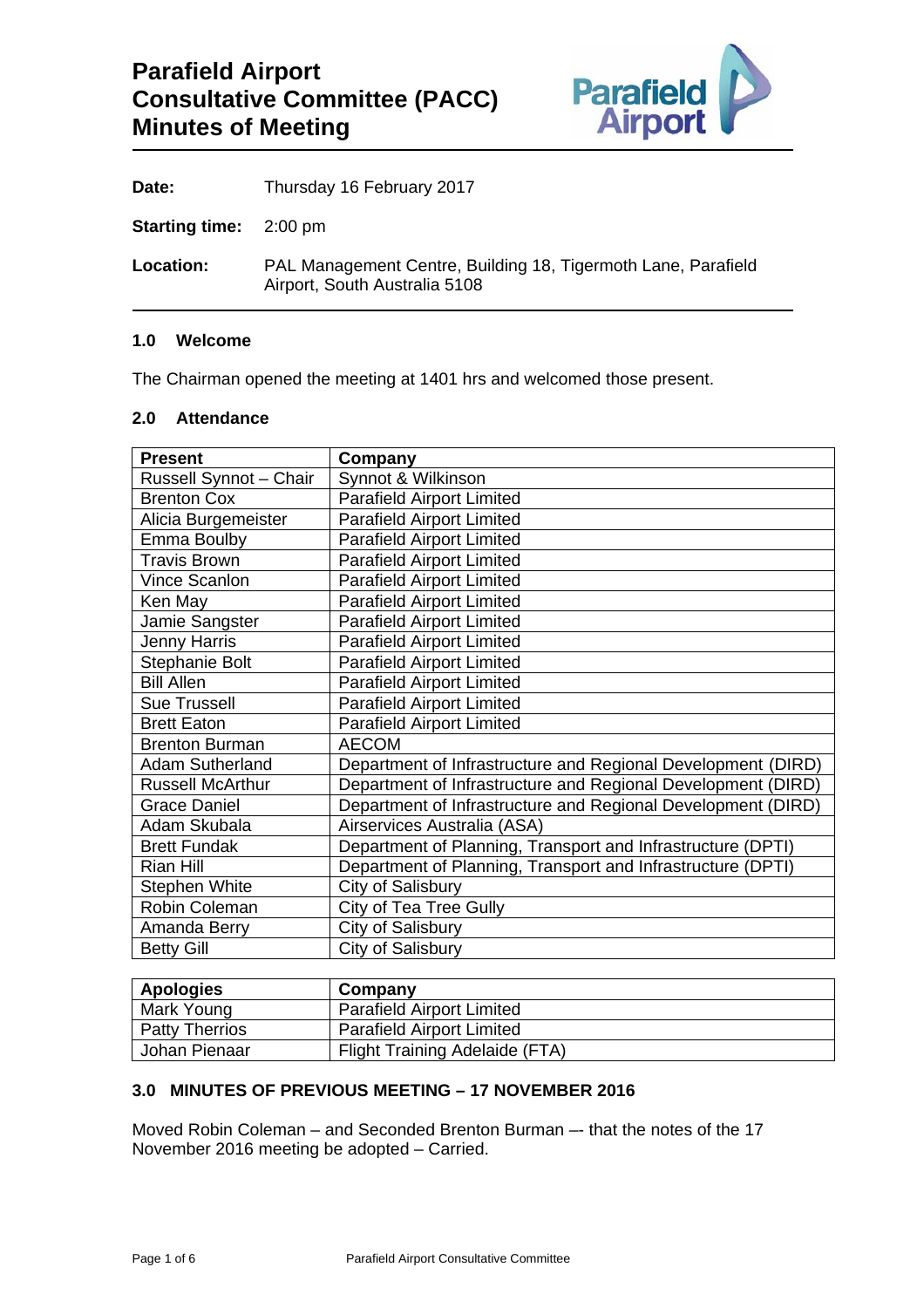# **4.0 CORRESPONDENCE**

#### **4.1 Correspondence In:**

- Reports
- Email from Committee member relating to SA Police (SAPOL)
- Email from the Department Inquiry into *Airports Amendment Bill 2016* submission (sent to Committee following the meeting)
- $-$  Fmail from Mawson Lakes resident

## **4.2 Correspondence Out:**

- Reports, Previous Minutes and Agenda
- Thank-you letter to FTA regarding Remembrance Day

## **5.0 ACTION ITEMS**

#### **5.1 Public Safety Zones from the Commonwealth – ongoing item**

The NASG focus for 2017 is to resolve the Public Safety Zone issue.

#### **5.2 Update on Park and Ride**

Nothing further to add to report provided.

#### **5.3 Noise Monitors request – ASA**

ASA will keep progressing item. A Committee member noted that on Sunday 5<sup>th</sup> February they received 4 complaints at 9am regarding aircraft noise. The complainants have been referred onto Airservices so they can lodge a formal complaint.

## **5.4 Chair to write a thank you letter to FTA regarding Remembrance Day**

Please refer item 4.2.

#### **5.5 Acronyms List**

Airservices provided a list of common acronyms which was sent out to the Committee.

A Committee member asked if the reduction of staff which has been reported in the media would affect safety. The relocation of staff to Melbourne does not include the Air Traffic Control and will not interfere with safety.

## **6.0 AIRPORT UPDATE**

**6.1 Parafield Airport Limited (PAL) Report –** The report was tabled and taken as read.

**6.2 Property and Development and Land Use Report –** The following was noted: The Northern Adelaide Food Park (NAFP) preparation for the exposure draft Major Development Plan (MDP) is being reviewed and comments from various agencies have been taken on board.

A new left in and left out on Elder Smith Road has been discussed and agreed that the consultation for the NAFP MDP will start around May. An Economic Analysis conducted into employment figures associated with the proposed NAFP indicated that Port Adelaide Enfield would benefit by 40% and City of Salisbury would benefit 30% from the development at Parafield.

Parafield Airport has been approached by SA Ambulance about locating an operating base at Parafield which the Airport is assessing as it would require a Merit Use approval under the current Master Plan.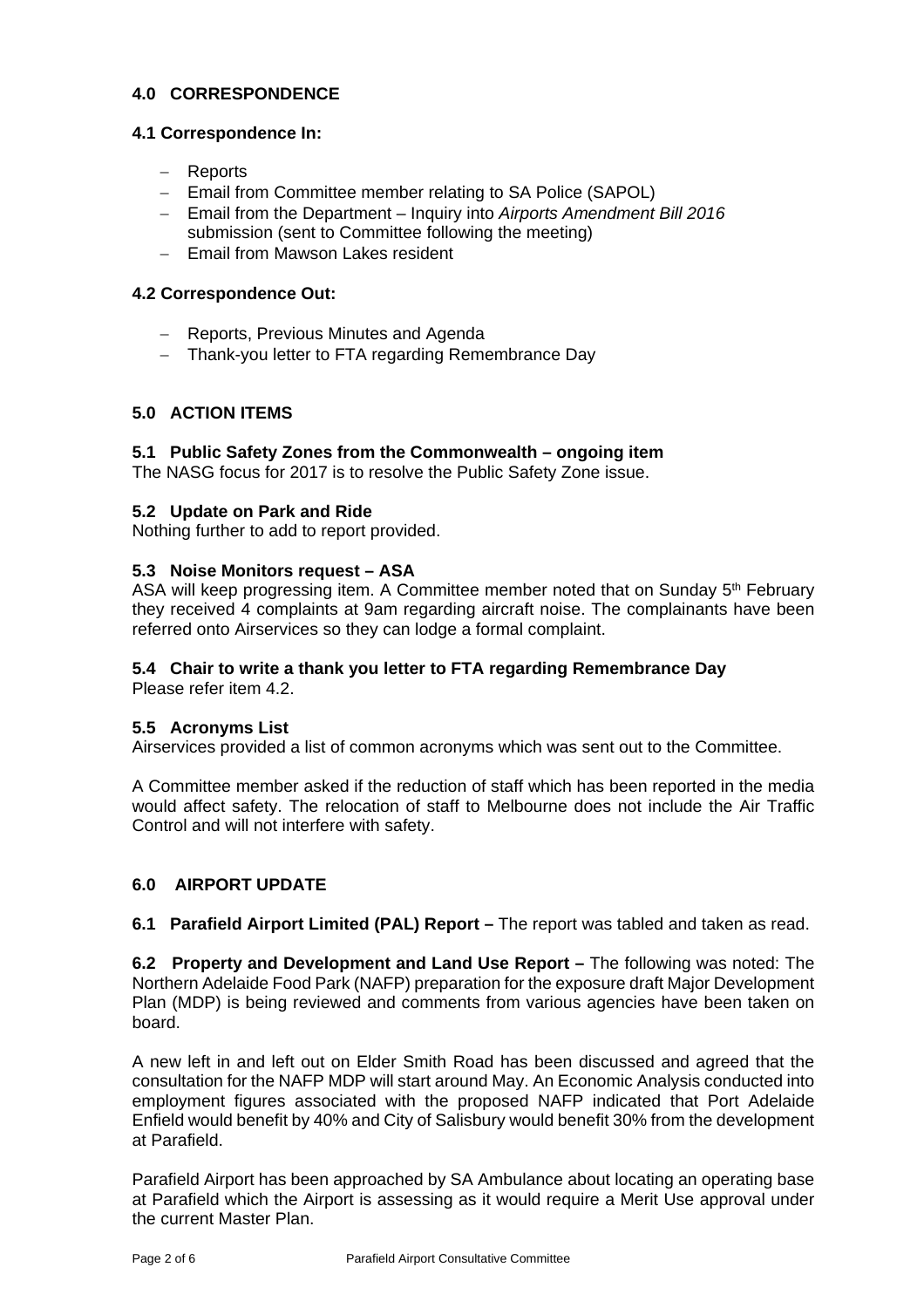A Committee member asked if traffic lights would be installed if SA Ambulance were to use the land. No Traffic lights were expected as traffic lights are only a few metres away.

The commercial arrangements for a Brand Outlet development will be finalised in March and hopefully the project will start proceeding this year.

James Sangster has recently joined PAL/AAL in the role of Executive General Manager Property and will be attending the Consultative meetings in the future. Rian Hill from DPTI was introduced to the Committee; joining Brett Fundak.

**6.3 Environment Report –** The report was tabled and taken as read.

**6.4 Planning Co-ordination Forum (PCF) Report –** tabled with the following noted: NASF Guideline B (Building Windshear & Turbulence) draft Guideline was released by DIRD for comment, with comments closing on 28 February 2017.

The Public Consultation Paper (Modernising Airspace Protection) submissions closes on 28 February 2017.

Clarification was sought from DPTI in relation to the status of proposed amendments to the Salisbury Development Plan to resolve building height inconsistency issues around the airport (similar to the recent work at Adelaide Airport).

A Development Plan Amendment (DPA) by the City of Port Adelaide Enfield titled Industry/Business (Gepps Cross Gateway) Review Development Plan Amendment which proposes the rezoning of land adjacent the Gepps Cross Homemaker Centre to allow for a Discount Outlet Centre, Indoor Recreation Centre and Supermarket was discussed.

A special PCF meeting will be held on Wednesday 8 March to address and discuss the new planning code.

**6.5 Technical Working Group (PATWG) –** tabled with the following noted: No breaches to the Fly Friendly program were noted for the last quarter. The Flying School reported they were busy flying over the summer period. The Flying School is now getting direct noise complaints and some are being referred to SAPOL. It was noted that residents are now complaining to a number of sources rather than the official Airservices channel where people should be directed.

It was noted that once the Master Plan is released then the Group will hold an extraordinary meeting.

**6.6 2017 Master Plan Update –** The Master Plan is due to be delivered to the Federal Minister on 1 November 2017. Formal advice will be sent to the relevant agencies at the end of February. Initial consultation with some stakeholders will occur in May. A presentation will be provided to the Committee at the next meeting in May. An Exposure Draft will follow and formal public consultation will commence in late July/ August and September.

# **7.0 COMMUNITY AND AIRPORT AGENCY UPDATE**

**7.1 Federal Department of Infrastructure and Regional Development Report –** the report was tabled with the following noted: The NASG Group will meet on 14 March and will focus on Public Safety Zones and helicopter landing sites.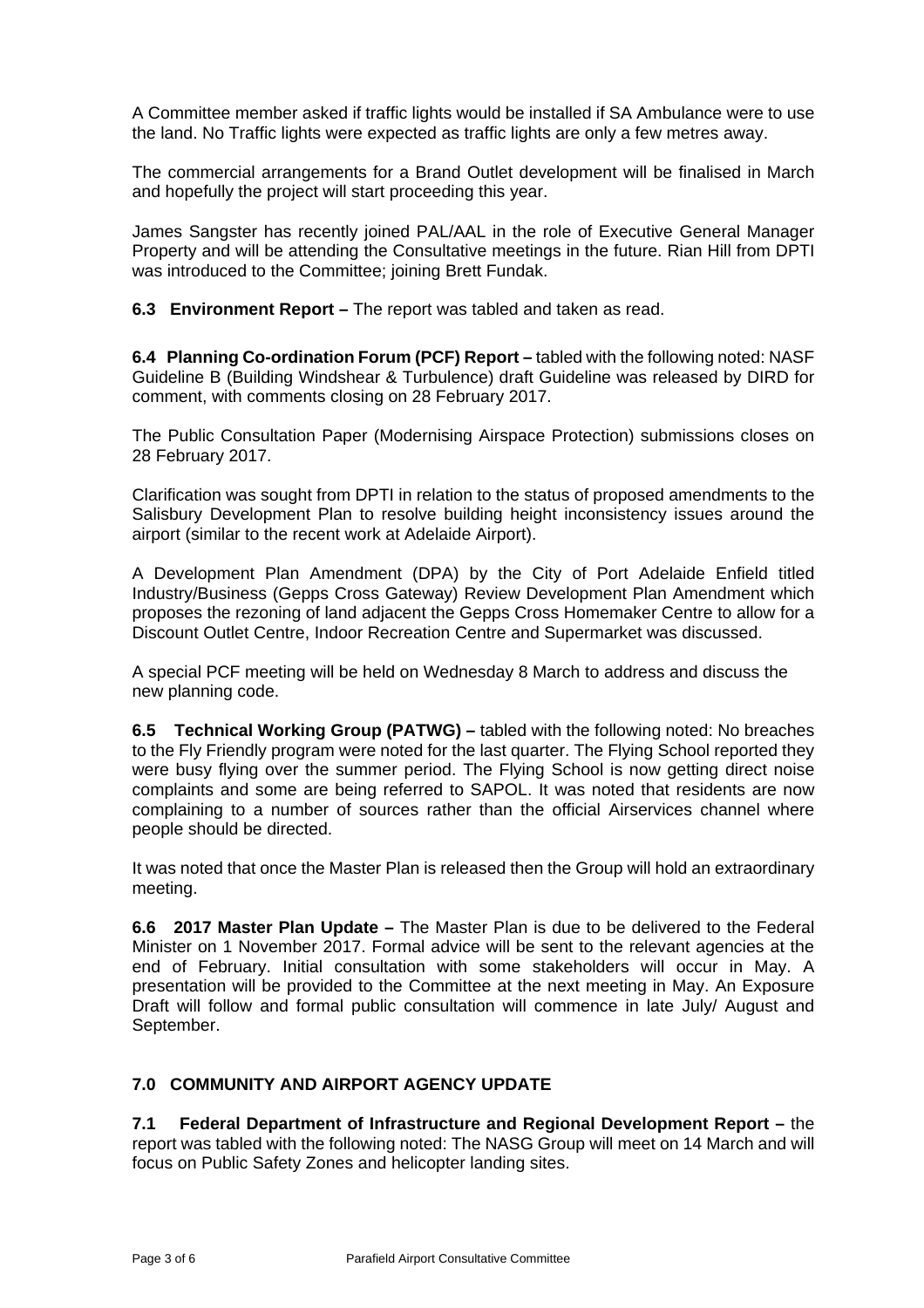The Department would appreciate any feedback on NASF Guideline B – Building Windshear & Turbulence and feedback closing on 28 February 2017.

The Department has been asked to prepare some legislation for the Government (submissions close 6 March 2017 and details will be sent to Committee members) as they have done some work to modernise the policies under the *Airports Act 1996*. These changes are:

- All but the 5 big Australian airports (Perth/ Sydney/ Brisbane/ Melbourne/ Western Sydney (when it's open)) will stay with 5-yearly Master Plan cycles, all other airports the Department regulates will go to 8-yearly Master Plan cycles (including Adelaide and Parafield Airports). All Master Plans will be required to include a newly-endorsed ANEF (ASA endorses these on behalf of airports) to account for new aircraft. The Department is working with ASA around the matter of endorsement, at this stage it will still be the existing integrated noise model for developing the ANEF. If this changes, Airports will be notified. Airports on 8 year cycles can always bring forward a Master Plan if necessary.
- MDPs currently have a \$20 million threshold which may be increased to \$35 million (this amount could be indexed every 3 years). The Minister can specify what costs are included in the calculations of a MDP and what should or shouldn't be added.
- Introducing a mandated 15-business day response from the Ministerial decision process.
- Airports can apply to the Minister for more than one extension if MDP work isn't completed in 5 years.
- Airports can advise the Minister if they don't want to proceed with an approved MDP.

# **7.2 State Department of Planning, Transport and Infrastructure Report –** report taken as read.

## **7.3 Airservices Australia (ASA) Report – The following was noted:**

In quarter 4, there were 11 complainants that lodged complaints which was consistent with quarter 3. The main issue was about fixed-wing training and most of the complainants were from Mawson Lakes and Para Hills which are suburbs under the circuit flight path. A total of 62 Complainants lodged complaints in 2016. The main issues in 2016 consisted of change of/different/location of flight path, circuit training, ground running, helicopters, increased frequency, runway selection, training and issues with the use of WebTrak.

All major Australian airports now have online noise reporting which can be accessed here http://www.airservicesaustralia.com/publications/noise-reports/noise-reports/. Secondary Australian airports will take some time to get online due to differences in data availability and processing but will provide an update on the progress at the next meeting.

It was noted that ASA could consider placing an Advertisement in the local paper or the 'Salisbury Aware' newsletter letting local residents know the different ways of submitting a complaint. ASA will take this suggestion to their noise department.

ASA noted that if any Committee members have any requests for information or data to forward all request to the Chair and the Chair will forward them onto ASA.

A Committee member noted an Australia Government aviation complaints website https://www.aviationcomplaints.gov.au.

The method to lodge a complaint or make an enquiry about aircraft noise or operations with Airservices Noise Complaints and Information Service (NCIS) were noted:

- directly via **WebTrak** www.airservicesaustralia.com/aircraftnoise/webtrak/
- using Airservices **online form** www.airservicesaustralia.com/aircraftnoise/about-making-a-complaint/how-tomake-a-complaint/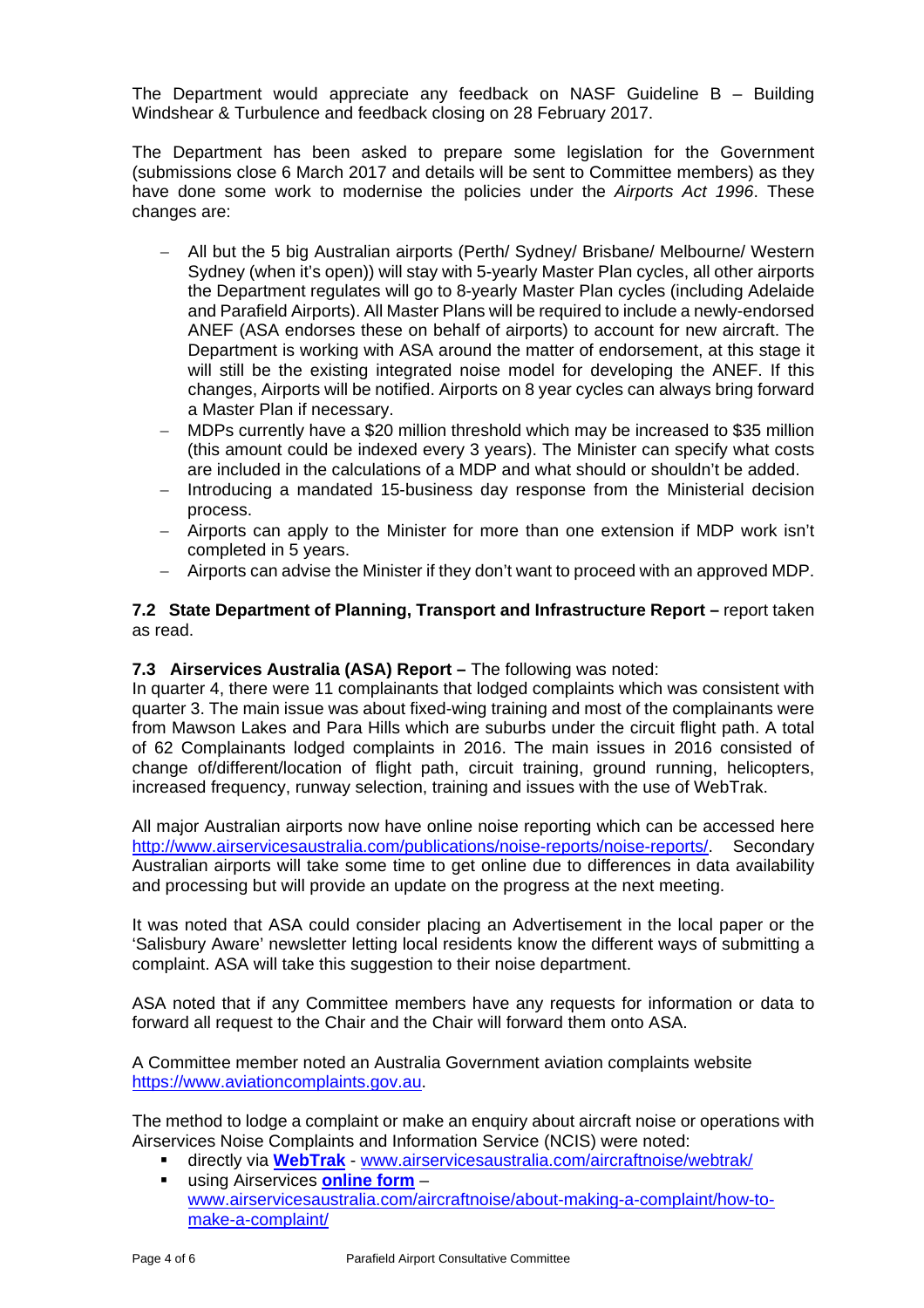- **by calling** 1800 802 584 (freecall). The hotline is staffed Monday to Friday, excluding public holidays, from 9 am-5 pm Sydney time.
- by **fax** (02) 9556 6641 or
- by **mail** Noise Complaints and Information Service PO Box 211, Mascot NSW 1460

**7.4 Aircraft Noise Ombudsman Report –** Ron Brent has retired from the Aircraft Noise Ombudsman office. Narelle Bell has replaced Ron. The Aircraft Noise Ombudsman has praised the Consultative Committee for its excellent consultation.

**7.5 Flight Training Adelaide (FTA) Uni SA Aviation Academy Report –** Nothing to report to Committee.

**7.6 City of Salisbury –** tabled with the following noted: Feasibility work has commenced on upgrades to Elder Smith Road. A Committee member noted that SAPOL are setting up a Community Police Task Force covering different suburbs and wanted to ask if anyone has noticed any issues in the surrounding areas. It was noted that a quarterly meeting already occurs with PAL and SAPOL and no issues have been mentioned.

**7.7 City of Tea Tree Gully –** Nothing to report to Committee.

# **8.0 OTHER / NEW BUISNESS –**

A Committee member noted the Department are looking at a US design tool for aircraft noise model forecasting referring to Master Plans. Currently Master Plans need a fully endorsed ANF and are looking at other models.

Amanda Berry from the City of Salisbury was noted as leaving and a new representative will be provided. The Committee thanked Amanda for her service over the years.

A recommendation was provided to the Committee Chairs as part of a Department review of CACG groups. The recommendation was to produce an induction package for new members. To revise and develop the package for the PACC, a draft set of Terms of Reference will be forwarded to members for consideration at the next meeting.

# **9.0 PRESENTATIONS**

#### **9.1 FTA Operations Overview**

Item to be carried over to the next meeting.

#### **9.2 Master Plan**

Please refer item 6.6.

## **9.3 North Adelaide Food Park**

Please refer 6.2.

#### **9.4 ASA Demonstration of new online report**

Website is unavailable. Item to be carried over to the next meeting.